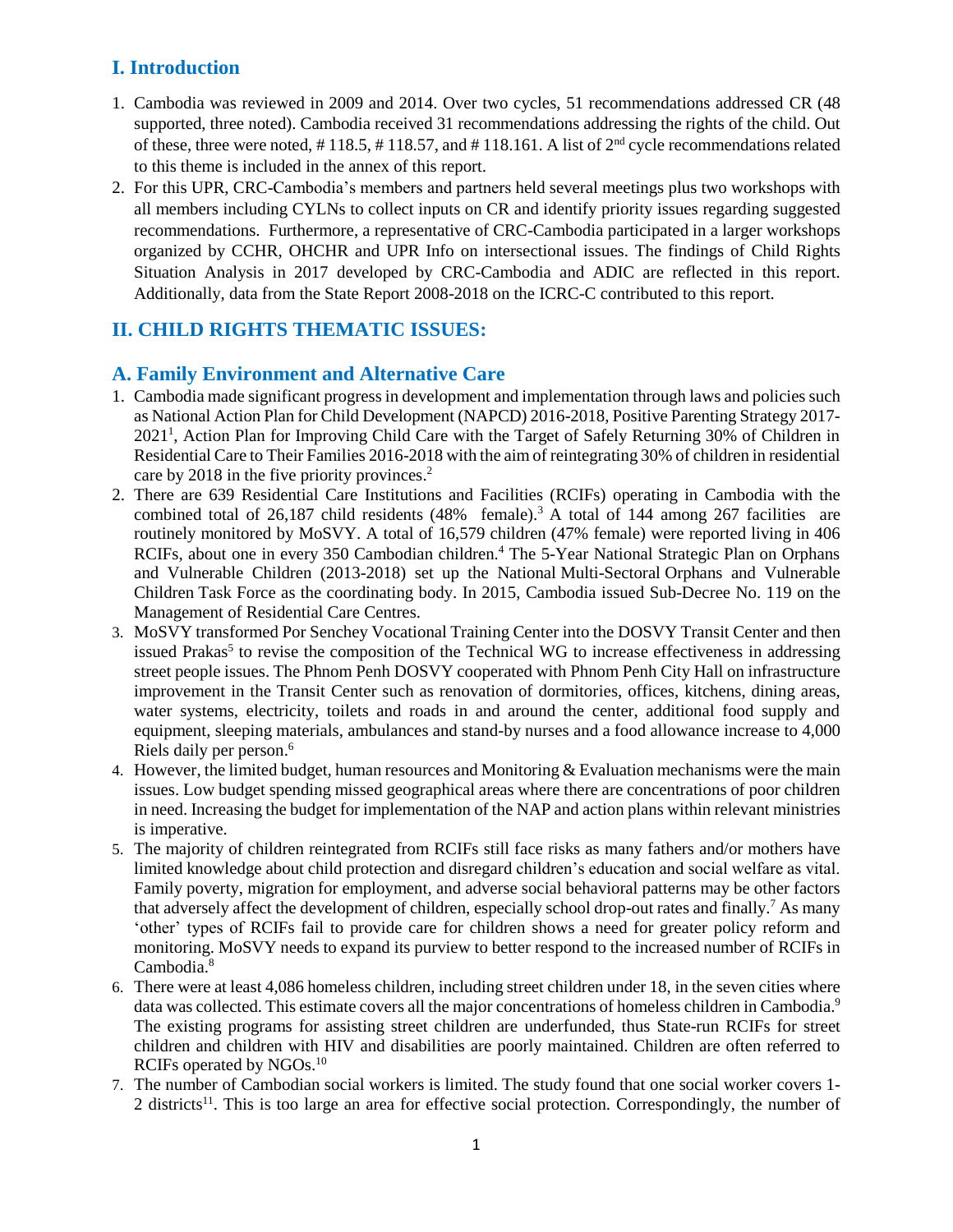trained social workers at both national and sub-national is inadequate and the ministry has not approved new hiring.<sup>12</sup>

## **Recommendations**

- *1) Increased budget and human resources to implement the Positive Parenting Strategy 2017-2021 nationwide, current strategy prioritize only five provinces; and set up the better coordination and clearer roles and responsibilities among relevant ministries such as MoWA, MoSVY, CNCC, and MoI; (SDG 1.1 and 16.2).*
- *2) Develop National Action Plan for Improving Child Care (2019-2023) with a specified budget for implementation, current action plan prioritize only five provinces; regularly conduct monitoring and evaluation of Residential Care Institution and Facilities based on MOSVY's standards to ensure effective of reintegration of children to their families and communities; the action plan should specify clear role and responsibility of each relevant mechanism within reintegration process including strengthening case management system, providing support to family through livelihood program and positive parenting; (SDG 11.7).*
- *3) Increase budget by 2020 to improve child friendly environment, education, and food in Residential Care Institution and Facilities so children living in Residential Care Institution and Facilities and transit center of Department of Social Affairs, Veterans and Youth Rehabilitation receive better education, nutrition and less violence; (SDG 2.1).*
- *4) Provide professional social workers for every commune and district in Cambodia to respond the needs of communities through recognizing the existing community social workers, expand recruitment and formally include as a member of the CCWC by 2020; (SDG 11.1).*

## **B. Basic Health and Welfare**

- 8. In 2016, MoH developed the 3<sup>rd</sup> Health Strategic Plan 2016-2020 (HSP3). HSP3 addresses the risks of reproductive health and other communicable diseases among youth and adolescents. MoH intervened focusing on individual behavior through enhancement of sexual act control such as delaying in sexual intercourse among adolescents, avoiding multiple partners, avoiding early pregnancy and improving health care seeking behaviors. In 2016, 718 health facilities provided reproductive health to youth and adolescents.<sup>13</sup>
- 9. Cambodia has the youngest population in Southeast Asia with 22 % 15 to 24 years-old. Young people face many sexual and reproductive health concerns such as STIs, unwanted pregnancies, unsafe abortion and HIV and AIDS. These health concerns are exacerbated by the lack reproductive health information, knowledge, youth friendly services, and poor education attainment, and rural-to-urban migration for employment often placing young people at a social and economic disadvantage, especially those living rurally. 1 in 8 girls aged 15-19 in Cambodia have already become a mother or are currently pregnant with their first child. Furthermore, girls living in rural areas are twice as likely to begin childbearing compared to those in urban areas. Teenage pregnancy poses both health and socioeconomic challenges for girls, and hinders their ability to break out of poverty and achieve their full potential.<sup>14</sup>
- 10. Child marriage has a multifaceted and profound impact on children's lives, affecting their health, education, psychological development, social life, relationships and increased risk to future adversities. The majority of teen brides don't receive any information about sexual and reproductive health, family planning, or childcare before they become pregnant which adds an extra dimension to the complexities of motherhood. Child marriage affects both genders, but it is most potentially damaging to a girl's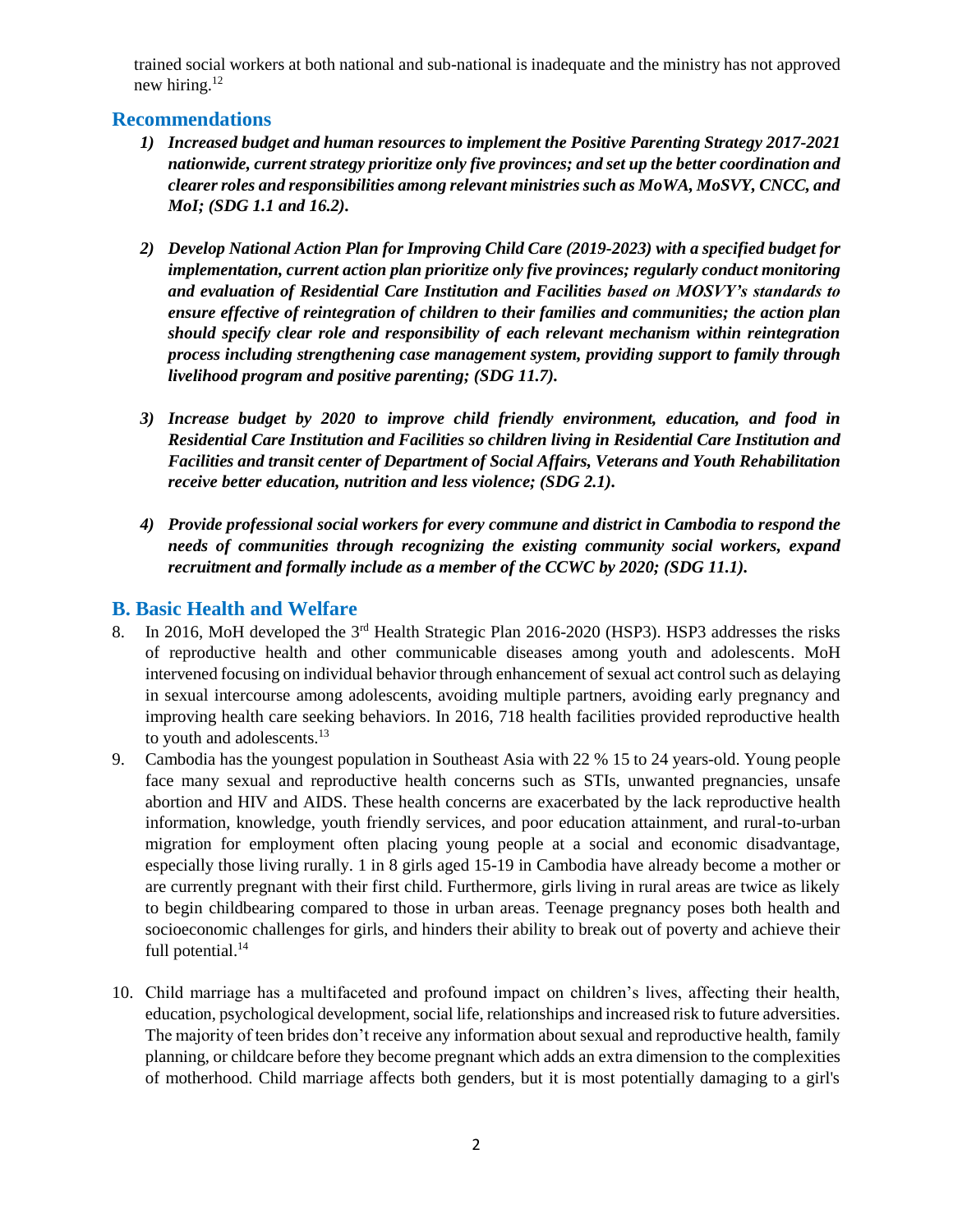development. Child brides often drop out of school and become pregnant, and these early pregnancies have a greater risk of ending in maternal or infant death.<sup>15</sup>

11. Children under 5 suffering from malnutrition has remained high with 32% of these children showing sign of stunting, 24% being underweight and 10% being wasted.<sup>16</sup> Unfortunately, these levels are above the malnutrition targets of the MDGS.<sup>17</sup> Malnutrition also reveals an equity gap in Cambodia with stunting being more common in rural areas (34%) than urban areas (24%) and is least common among the children of more educated mothers and wealthier families.<sup>18</sup> A primary cause of malnutrition in Cambodia is diarrhea as result of poor sanitation in households and the community (e.g primary school). When a child experiences repeated bouts of diarrhea, accompanied by food that has low nutritional value, they can become chronically malnourished.<sup>19</sup>

#### **Recommendations**

- *1) Increase budget and human resources in commune health centers, raise awareness among community people on negative impact of teen pregnancy and child marriage, and educate community people on safety sex and reproductive health by 2020; (SDG 3.7).*
- *2) Strictly enforce the legal age for marriage to prohibit child marriage through take the certain measures to promote awareness-raising and to strictly prohibit child marriage ceremonies and prevent children from being an illegal couple living together by 2020; (SDG 5.3).*
- *3) Lead the development and adoption of multi-sectoral National Strategy on Food Security and Nutrition 2019-2023, ensuring adequate funding and implementation and progress of commitments to the Scaling Up Nutrition movement; (SDG 2.1).*
- *4) Adopt updated Community Participation Policy and Primary Health Care Policy and integrate Village Health Support Groups (VHSGs) into the formal national health system by 2020; (SDG 3.8 & 16.7).*

# **C. Education**

- 12. Cambodia has reformed the educational system and adopted several laws, policies and NAP to strengthen and ensure the quality and equality of education such as Education Strategic Plan 2014- 2018, Master Plan for Child Friendly School 2015-2018, Teacher Policy Action Plan 2015, Policy on Child Protection in School 2016, Provision of the Education Quality Insurance at Pre-school and General Education Level in 2015, the National Policy on Early Childhood Care and Development in 2010 with accompanying Action Plan 2014–2018, and the Sub-decree on the Management of Community Pre-School in 2017, etc.
- 13. 2015-2017 saw the educational budget grow by 53%. However, much of this increase was absorbed by staff salaries and other staff-related costs, with 78% of total education budget allocated to staff salaries in 2017. This was more pronounced in the provinces, with an average of 86% of the budget going to staff salaries  $2017<sup>20</sup>$  While improvements in teacher remuneration is positive, the high rate of salaries in the provincial education budget creates a risk for insufficient funding of non-salary costs. The modest resources available for non-salary costs indicates that education providers may need other resources for operational costs and learning materials.
- 14. 2017-218, the number of three to five years old children accessing any form of education was 374,770 or 43.10% of the population of this age group including  $187,251$  or 44.20% girls.<sup>21</sup> This data indicates that overall participation in early childhood education by children 3-5 years old is still low - especially for children in remote areas, ethnic minority children, children with disability, and children from poor families.<sup>22</sup>
- 15. 2017-2028, there were 12,631 education staff for early childhood education (90.43% female), an increase of 1,480 persons (12.4% female) including 5,398 state-preschool staff (95.25% female), an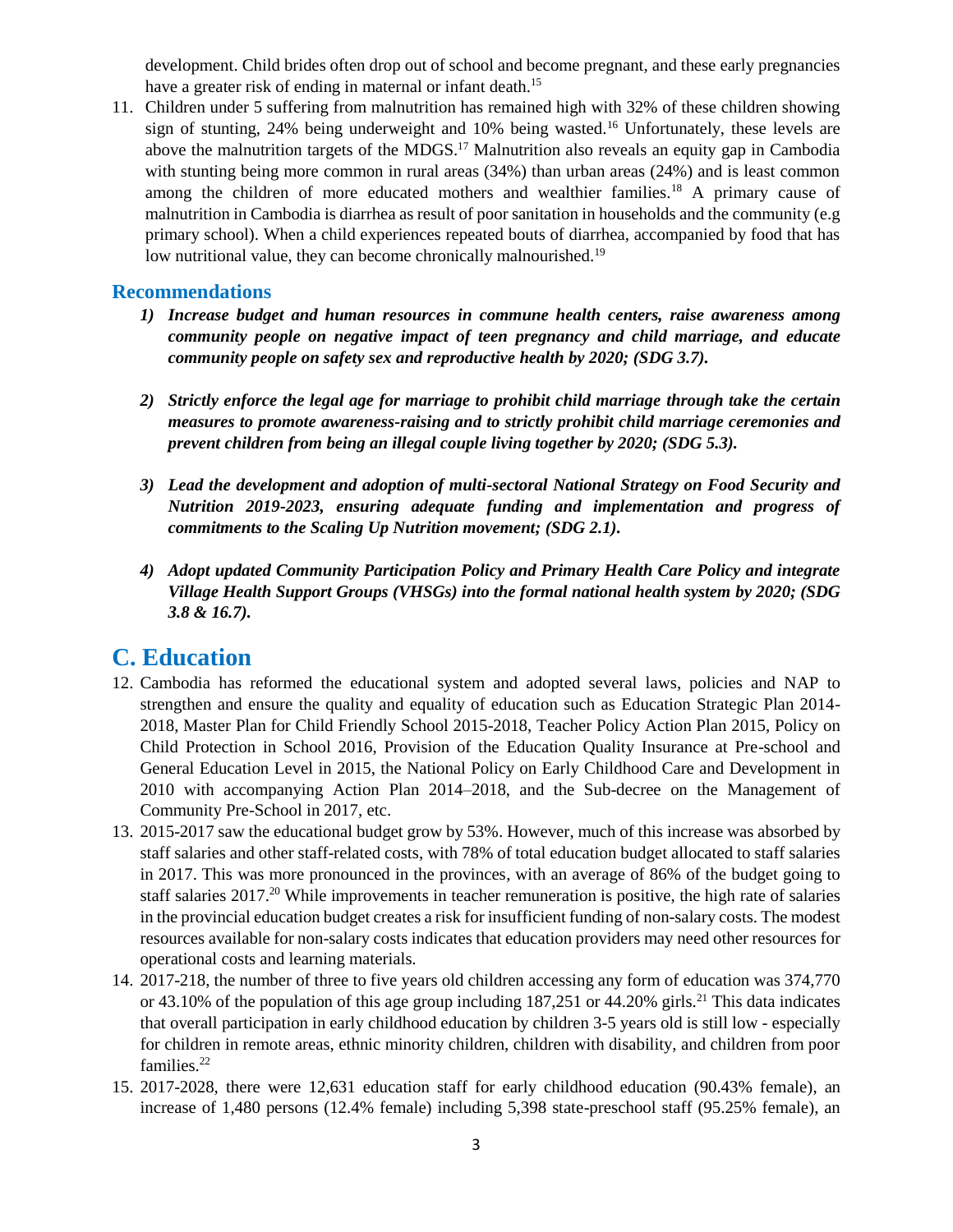increase of 314 persons (5.7% female); 3,170 community-preschool staff (95.71% female), an increase of 156 persons (5.2% female) and 4,063 private pre-school staff (79.91% female), an increase of 1,010 persons (34.2% female). Although there has been an increase, they have not yet been responsive to the local needs. This requires a proper study on the requirements for and training of pre-school teachers.

- 16. The lack of age-appropriate reading and play materials for young children especially children under the age of six - poses a great challenge in improving learning and emergent literacy for children. A baseline conducted by Save the Children in 2017 with families in the Floating Villages of the Tonle Sap area showed that only 9% of households have access to reading books for children aged 0-6, only 2% of caregivers read books to children under the age of three, and only 6% had purchased books in the last year, due to both the high cost of children's books and a lack of access to locations selling age appropriate reading materials.<sup>23</sup> In 2017, WVI–Cambodia conducted a market survey of books from 26 publishers. Of these books surveyed, none were appropriate for children under three years old.<sup>24</sup>
- 17. The Inclusive Education Programs (IEPs) was implemented in 98 schools in 12 districts, 6 provinces, covering 105 students (35% girls) and provided education to children with visual and hearing impairments in 5 special schools with 116 teachers (44.8% female) and 688 students with disabilities (26.3% girls). IEPs for children with intellectual impairment was implemented in 165 schools covering 1,737 students (39.6% girls).<sup>25</sup> Figures provided by the government on students with disabilities are not readily available, and they are typically not included in larger government educational reports. For example, the 2016–2017 Educational Statistics and Indicators provided by the MoEYS does not include data on students with disabilities.<sup>26</sup> Approximately half of the parents indicated that their children were either never enrolled in school or dropped out. The reasons for school dropout of children with disabilities include the costs associated with school, concerns for safety, bullying, and the student not feeling welcome or supported.
- 18. 2017 Teacher Study supported by JICA, among of 448 teachers surveyed, only 20.5% reported having received any training related to inclusive education. The surveyed teachers indicated that they found the cascade model (i.e., the training of one teacher who subsequently trains other teachers) ineffective as the teacher trainers often did not sufficiently share the training material.<sup>27</sup>
- 19. The educational needs of students with disabilities are typically not addressed by textbooks and learning materials in Cambodia. Most classroom activities are not adapted to incorporate the needs of various types of disabilities (e.g., recognizing the need to engage students who are blind or deaf in the classroom). A recent study conducted by All Children Reading-Cambodia reviewed one Grade 1 Khmer textbook with illustrations of 89 people; there were two men wearing glasses and one boy with a possible physical disability who was crying. Another similar study of textbooks found that textbooks don't reflect gender equity and that there is only minor inclusion of persons with physical disabilities in textbooks. Often, this inclusion consisted of a man or boy with a physical disability (typically leg amputation) and did not reflect the diversity of disability.<sup>28</sup>
- 20. Based on the Study on Occurrence and Perceived Acceptability of Violence Against Primary School Students 2018 conducted by WVI-Cambodia from 75 primary schools in 28 communes across 6 municipal and provinces with 1.050 children (567 females) enrolled in grade 1 to 6, there were 46% of children experienced corporal punishment and 47% experienced verbal abuse from teachers. The reasons that student received the corporal punishment from teachers such as speaking with classmates during lessons, don't understand lessons, don't their homework, and don't pay attention to teaching, etc. The perception of the violence against children in school, teachers and school directors made distinction between punishment and violence. Corporal punishment by teachers is regarded as a disciplinary action to "help" students to better behave and learn faster. The Sub-Decree No. 127 on Teacher Professional Code and Prakas No. 922 was limited enforcement. Commune Council for Women and Children and School Support Committee also did not have explicitly mandated responsibilities for children violence/child protection in school.

#### **Recommendation**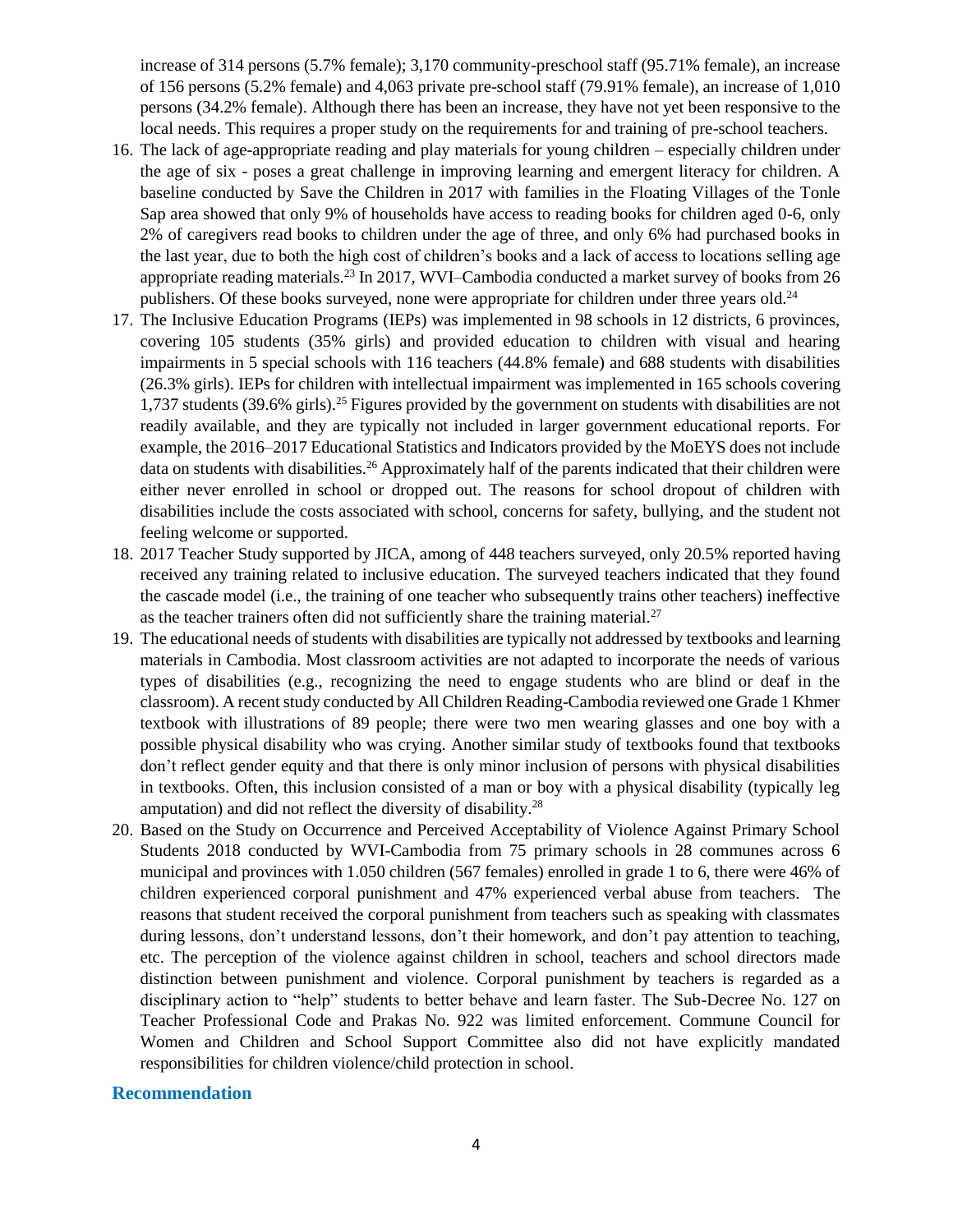- *1) Ensure funding is available to cover non-Personal Emolument costs of education to increase the quality of teaching with sufficient learning materials and child friendly schools by 2020; (SDG 4.1).*
- *2) Develop the national guidelines on book levelling for publishers to ensure that all books published for first readers (aged 0-3) and early readers (aged 4 to grade 3) are appropriate in terms of size and layout, narrative structures, illustration, vocabulary and words, phrases and sentences, and content and theme, by 2020 (SDG 4.2);*
- *3) Increase government resources and investment for development of age-appropriate reading and play material for children 0-6 years of age, and especially to increase access to reading resources for young children in rural, remote, and hard to reach areas, by 2020; (SDG 4.2).*
- *4) Strengthen the implementation of Sub-Decree No. 127 on Teacher Professional Code and Prakas No. 922 on Problems relating to Imposing Penalties on Pupils through training, establishment of a complaint mechanism for students, clear roles and responsibilities for monitoring and supervision of implementation, by 2019, etc.; (SDG 4.1).*
- *5) Enforce the implementation of Child Protection in School through developing its 5 years operational plan and establishment of its monitoring mechanism, by 2019; (SDG 4.a).*
- **6)** *Make quality education more inclusive and equitable for the most vulnerable children including children with disability by training teachers about inclusive education for all and integrate the inclusive education into the curriculum of pedagogy school, and developing comprehensive tools and methodologies for teaching disability students, by 2019; (SDG 4.a).*
- **7)** *Increase accessibility of early childhood under six years old, especially under three years old by 2020; building more Early Childhood Care and Development (ECCD) centers; and adequate enough school facilities by 2020; (SDG 4.1).*

## **D. Special Protection Measure**

## **(i). Child Labor**

- 21. Cambodia has made significant progress in efforts to eliminate the worst forms of child labor. With this regard, many policies and regulations were adopted and implemented by government such as NAP on the Reduction of Child Labor and Elimination of Worst Forms of Child Labor 2016-2025, Policy on Child Development and Protection in the Agricultural Sector 2016-2020; Policy on Child Labor Migration 2014, Guidelines for addressing child labor in the fisheries sector, and Regulation on Work Condition for Domestic Workers in 2018. In 2015, MoLVT established the regulation on the recruitment of young workers to strengthen the protections against hazardous work for children ages 15-18.
- 22. Cambodia adopted a NAP on the Suppression of Human Trafficking, Smuggling, Labor, and Sexual Exploitation, and allocated funding to the National Committee for Counter Trafficking (NCCT) to ensure its implementation. MoSVY also approved guidelines to standardize procedures for identifying and protecting victims of human trafficking.
- 23. The Child Labor Survey 2013 remains the most recent nationwide study on child labor in Cambodia. It estimated 755,245 economically active children in Cambodia, more than half (429,380) were child laborers and nearly one third (236,498) were children in hazardous labor. By sector, most are concentrated in agriculture (62%), followed by services (22%), industry (15.7%) and Child domestic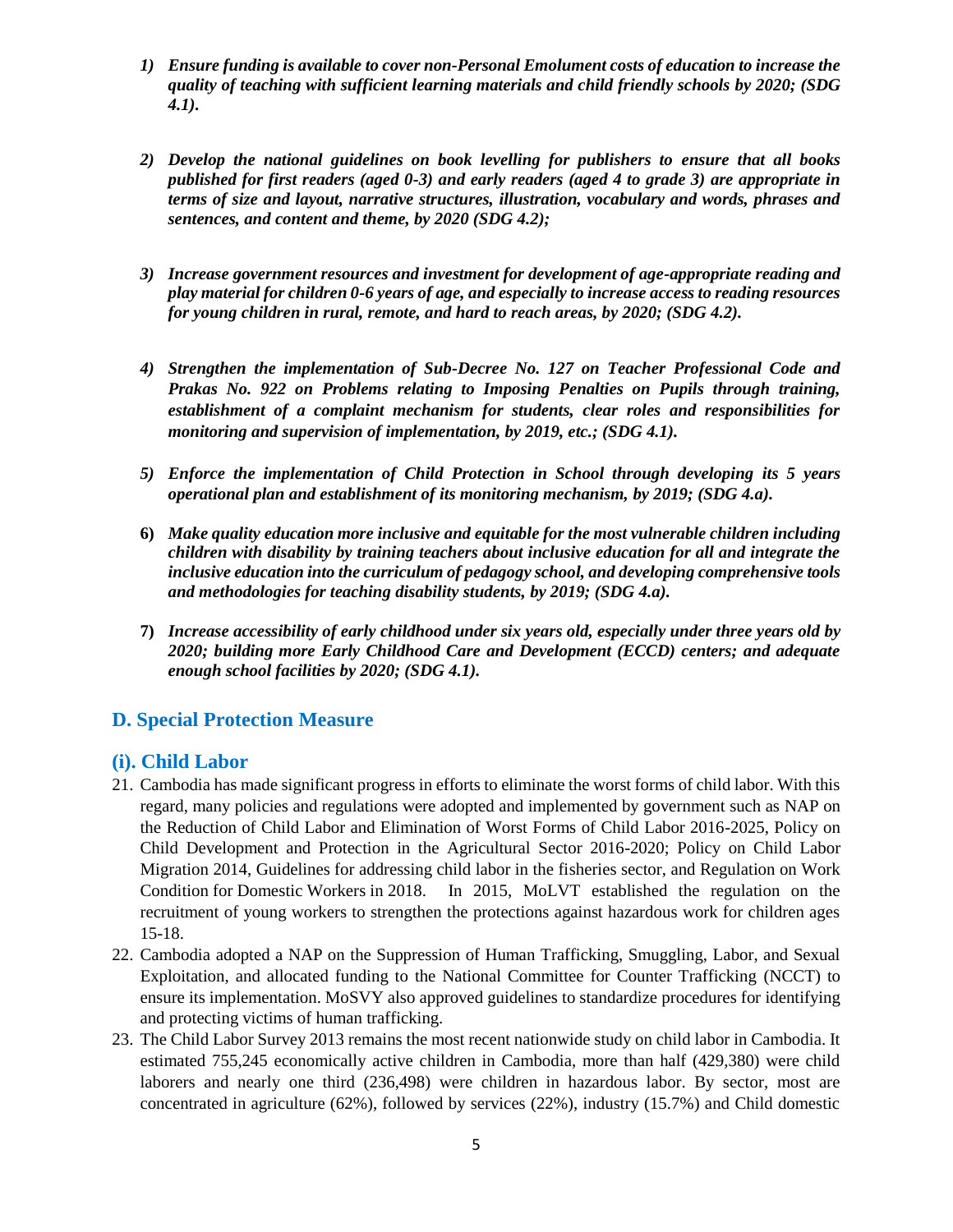workers (0.9%). Because of their engagement in work, many dropped out of school. Children in Cambodia perform dangerous tasks in agriculture and domestic work. Children engage in the worst forms of child labor, including in commercial sexual exploitation. Education is free, but not compulsory, through grade nine.

- 24. In 2015, 24 out of the Department of Child Labor's 58 inspectors were based in Phnom Penh, with an additional 9 inspectors responsible for investigating urgent complaints. One child labor inspector was also stationed in each of Cambodia's 25 provinces to conduct local and regional inspections. Although inspectors from the Department of Child Labor are trained on relevant laws and inspection techniques to identify child labor, the MoLVT lacks standardized guidelines for conducting labor inspections. In 2015, the Department of Child Labor reported that it did not receive any funding for inspection-related costs and that due to these financial constraints, the inspectorate was only able to conduct inspections in and around the capital city of Phnom Penh.<sup>29</sup>
- 25. At least 80% of domestic work in Cambodia performed by women (88% of child domestic workers are girls) in Cambodia, they are highly vulnerable as many enter into domestic work at a young age, have little-to-no education, often grow up in difficult family situations and migrate from rural communities into urban areas, far from their families and support networks. The disconnection from home breeds loneliness and isolation and makes domestic workers vulnerable to abuse; whilst the legal and policy framework to protect their rights are very weak. Most of the children who do domestic work have no chance to go to school, to get the education that could help them to have other vocational options. And because they are working so many hours, girls are missing out on the developmental tasks of forming social relationships. The Cambodian Labor Code explicitly excludes domestic workers from nearly all provisions of the Code.<sup>30</sup>

#### **Recommendation:**

- *1) Establish and implement Standardized Guideline for Labor Inspections to increase effectiveness of child labor inspection and enforce relevant laws and policies by 2020; establish clear mechanisms for inspecting the working conditions of child laborers (over 15 years old) including the number of working hours per day/week for informal sector, mainly domestic work, car wash garage, agriculture and restaurant by 2020; (SDG 8.8).*
- *2) Provide the authorization to labor inspection of the Department of Child Labor of the Ministry of Labor and Vocational Training and Provincial Department of Labor and Vocational Training to monitor and inspect at workplace who have domestic workers, particularly child domestic workers working with the proper tools and approaches; and establish the data tracking system of domestic workers to be monitored and controlled, by 2020; (SDG 8.8).*
- *3) Build capacity to Commune Committees for Women and Children to enhance child labor monitoring and social services provision at community by 2019; (SDG 8.8).*
- *4) Ratify the ILO Domestic Workers Convention No. 189, and implement its measures, by 2019; (SDG 8.8).*
- **5)** *Amend the Labor Law by stipulating the specific provisions to protect workers' rights mainly focus on children in domestic work, car wash garage, restaurant, and agriculture (over 15 years old) such as working hours, freedom of expression-rights in creation or participation in labor union, effective labor dispute and inspection mechanisms and procedure, by 2020; (SDG 8.8).*

#### **(ii). Trafficking, Exploitation and Abuse**

26. Cambodia demonstrated increasing efforts by convicting a significantly higher number of traffickers by increasing law enforcement, allocating more funds to the NCCT and its subsidiary provincial committees, and establishing new action plans to curb child debt bondage and other forms of labor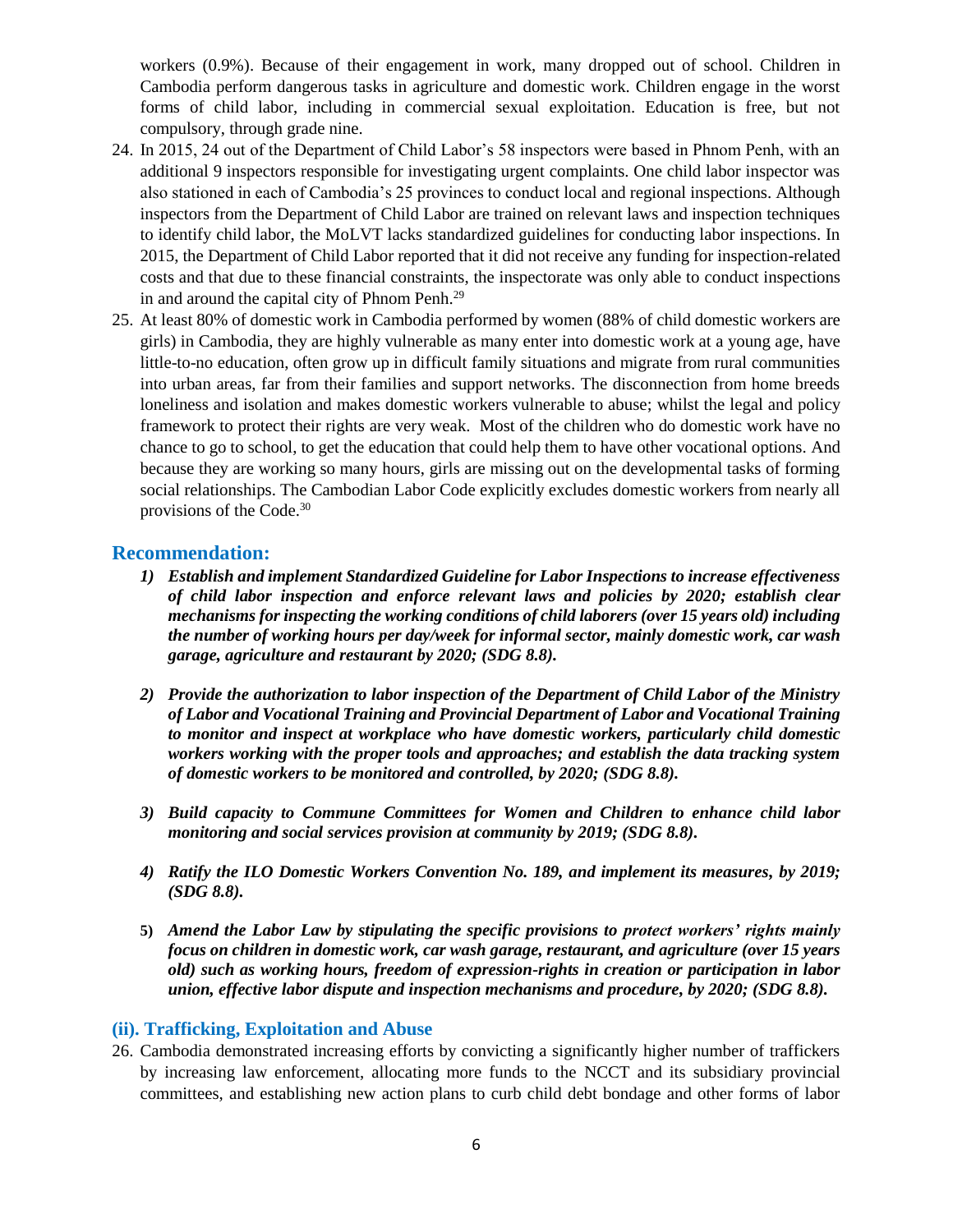exploitation. Cambodia also increased number of staff members to the NCCT and allocated a budget of more than 4 billion riels (\$974,896) in 2014 as compared to 3.6 billion riels (\$877,407) in 2015. Provincial Committee for Counter Trafficking coordinated efforts at the provincial level, with five out of nine provincial committees received some funding, compared to four committees in 2014.<sup>31</sup>

- 27. However, the government has not collected comprehensive data on anti-trafficking law enforcement efforts, particularly among provincial courts. But, the information authorities provided, augmented by media and NGO reports, indicated the government prosecuted 53 individuals under its anti-trafficking law or comparable provisions in the penal code in 2016, compared to 69 prosecutions in 2015. The NCCT reported courts convicted at least 100 traffickers—including some whose trials began in the previous reporting period—up from 43 in 2015 and 29 in 2014. Authorities noted that labor officials' failure to sufficiently inspect private recruitment agencies, and the ability of these agencies to sublicense their names to other independent brokers, likely perpetuated labor exploitation during the reporting period in 2017.<sup>32</sup>
- 28. Rates of childhood sexual abuse are significant: 4.4% of females and 5.6% of males aged 18 to 24 experienced some form of sexual abuse prior to age 18. More than 6% of females and 5% of males aged 13 to 17 reported at least one experience of childhood sexual abuse. These results have significant implications for the design and implementation of prevention and response programs in Cambodia. If its underlying causes are identified and addressed, violence against children is entirely preventable.<sup>33</sup>
- 29. MoSVY reported 195 Cambodian repatriated labor trafficking victims from Vietnam and reported receiving and referring 38 Cambodian internal trafficking victims and 24 sex and labor trafficking victims from Thailand to NGO services. An NGO recorded accepting 218 potential Cambodian trafficking victims deported from Vietnam alone, including 152 children. However, it was unclear if this figure was captured in the statistics provided by the Ministry of Foreign Affair (MFA), and to extent the MFA data included cases received by MOSAVY.<sup>34</sup>

#### **Recommendations:**

- *1) Vigorously investigate and prosecute the trafficking offenses in order to convict and sentence those labor and sex traffickers including complicit officials as well as authorize greater use of undercover investigative techniques in the enforcement of the anti-trafficking law; within this, referral and supported case management should be created at all levels in order to monitor the addressing progression of the trafficking case, by 2020; (SDG 16.2).*
- *2) Increase public awareness on proper travel document application procedures to facilitate safe, legal migration and promote safe migration through the strengthening of safe migration manual to the relevant communities, particularly the migrant policies, by 2020; (SDG 16.a).*
- *3) Develop a specific child protection guidebook for Commune Committees for Women and Children to enhance child protection by 2020; (SDG 16.2).*
- *4) Review and amend the laws and procedures to allow restitution upon conviction of the trafficker; implement a system for monitoring, collecting, and reporting data on anti-trafficking prosecution and victim protection efforts, and disseminate data among the relevant government agencies in a manner that protects victims' identities and privacy, by 2022; (SDG 16.2-3).*
- *5) Establish and implement a comprehensive, coordinated and effective system of data collection that simplify for the stakeholders to input data/information regarding to the child prostitution, child pornography and child sex tourism. The data should be disaggregated, inter alia, by sex, age, nationality and ethnic origin, region and socioeconomic status, with particular attention to children who are at risk of becoming victims of crimes, by 2021; (SDG 16.6).*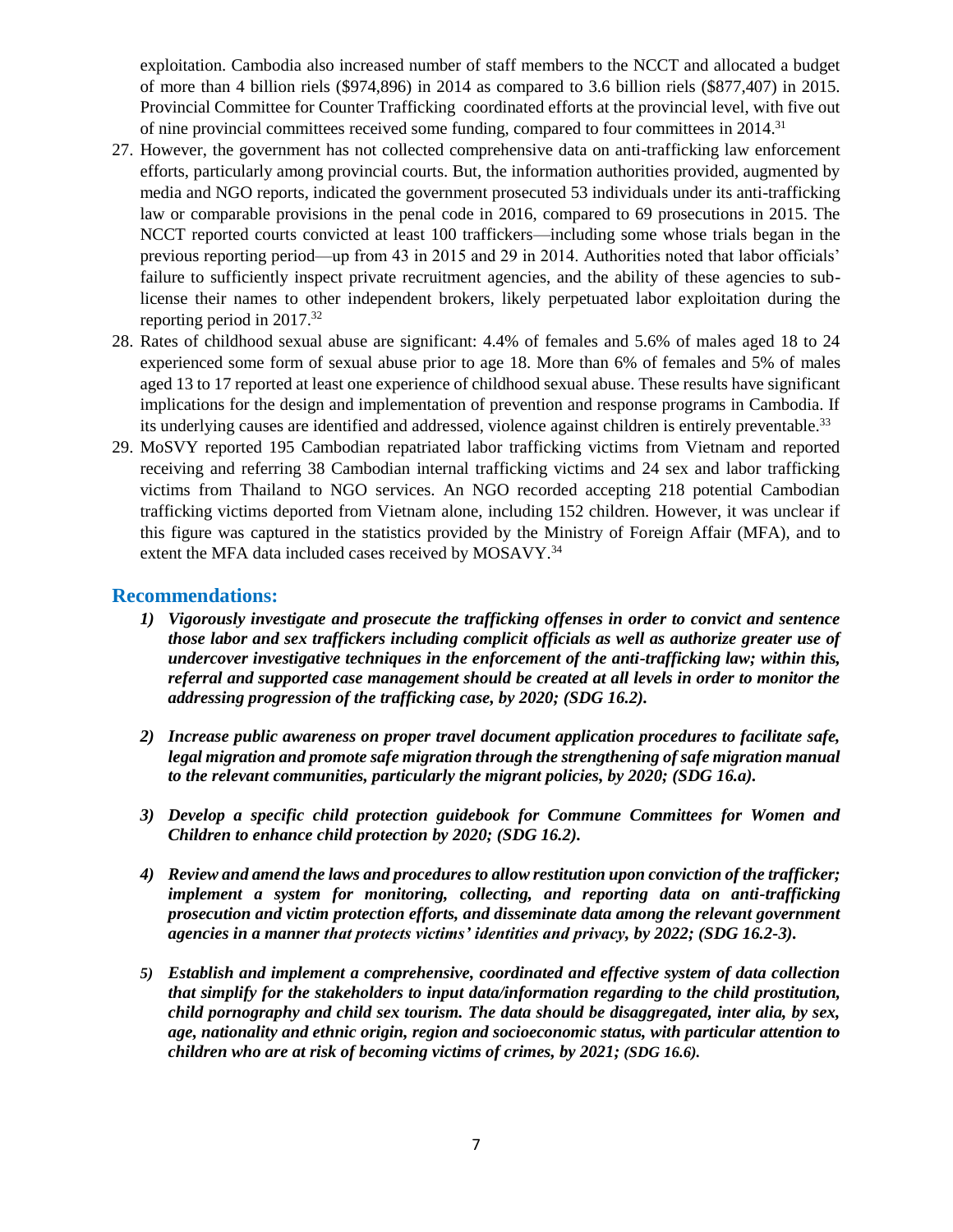## **(iii). Violence Against Children**

- 30. MoSVY & MoWA adopted the Joint Action Plan to Prevent and Respond to Violence Against Children 2017-2021, mainly in the strategy IV has planned to amend the Art.1045 & 1079 of the Civil Code and some articles of DVL<sup>35</sup> that allow their parents/guardian to provide legally corporal punishment on their children. We express concern that physical punishment is frequently viewed as a culturally acceptable form of discipline by parents and teachers and is widely practiced in the Cambodia.<sup>36</sup> Based on the findings of Cambodia's Violence against Children Survey (CVACS) in 2014, more than 50% of children in Cambodia had experienced physical violence, 25% had experienced emotional abuse, and 5% had experienced sexual abuse. The economic burden of the health consequences of violence against children in Cambodia is estimated to be around  $1\%$  of the GDP of Cambodia.<sup>37</sup>
- 31. The data collection is insufficient in some areas such as the children with disabilities, child migration, child labor, and child trafficking and many data collection mechanisms remain fragmented. We have further concerned that there is insufficient coordination among these relevant ministries to ensure the setting up of a systematic and comprehensive disaggregated database covering all the areas of the UNCRC.
- 32. Following the concluding observation of the UN Committee on CRC in 2000 and 2011, the committee recommended that an independent human rights institution for children should be established. The main task for such institutions is to close the gap between the rights rhetoric and the realities of children's lives, ensuring that children's rights are translated into law, policy, and practice.

#### **Recommendations:**

- *1) To amend Article 1045 & 1079 of Civil Code and Article 8 of the Law on the Prevention of Domestic Violence and Protection of the Victims, by 2019; (SDG 16.2).*
- *2) To develop a Child Protection Law in different settings in consultation with civil society organizations and development partners within the development process, with a sufficient budget allocation for implementation in all relevant ministries, by 2020; (SDG 16.3).*
- *3) To set up a comprehensive data collection system and to analyze data collected as a basis to assess progress achievement in the realization of child rights and to help design policies and programs to implement the Convention. The data should be disaggregated by age, sex, geographic location, ethnicity and socio-economic background to facilitate the analysis of the situation of all children; and to inform a national plan of action and program development to ensure that data can drive the effective programming for the best benefit of children and their families. This data should be consistent standard and realizable for both government and NGOs to identify or use in the implementation stage, by 2021; (SDG 16.6).*
- *4) Establishment of an independent national human rights institution, including child rights unit, well-resourced in accordance with the principles relating to the status of national institutions for the promotion and protection of human rights (the "Paris Principles"), by 2023; (SDG 16.6).*

## **(iv). Juvenile Justice**

- 33. The Law on Juvenile Justice (JJL) promulgated by Cambodian King in 2016. The JJL is a comprehensive legislation concerning children in need of care and protection and children in conflict with the law. The Police Academy of Cambodia was integrated the Child Friendly Police Procedure into their curriculum at all police regional school across the country..<sup>38</sup> This is very significant achievement of RGC that recognized the important role of judicial police official that have to get knowledge and skills on child friendly police procedure for their practice with their daily work.
- 34. The justice system in Cambodia is not yet fully equipped to respond to the needs of children who conflict with the law – whether as victims, witnesses or suspects.<sup>39</sup> Necessary procedures and facilities for dealing with minors in the criminal justice system are lacking. As a result, children are routinely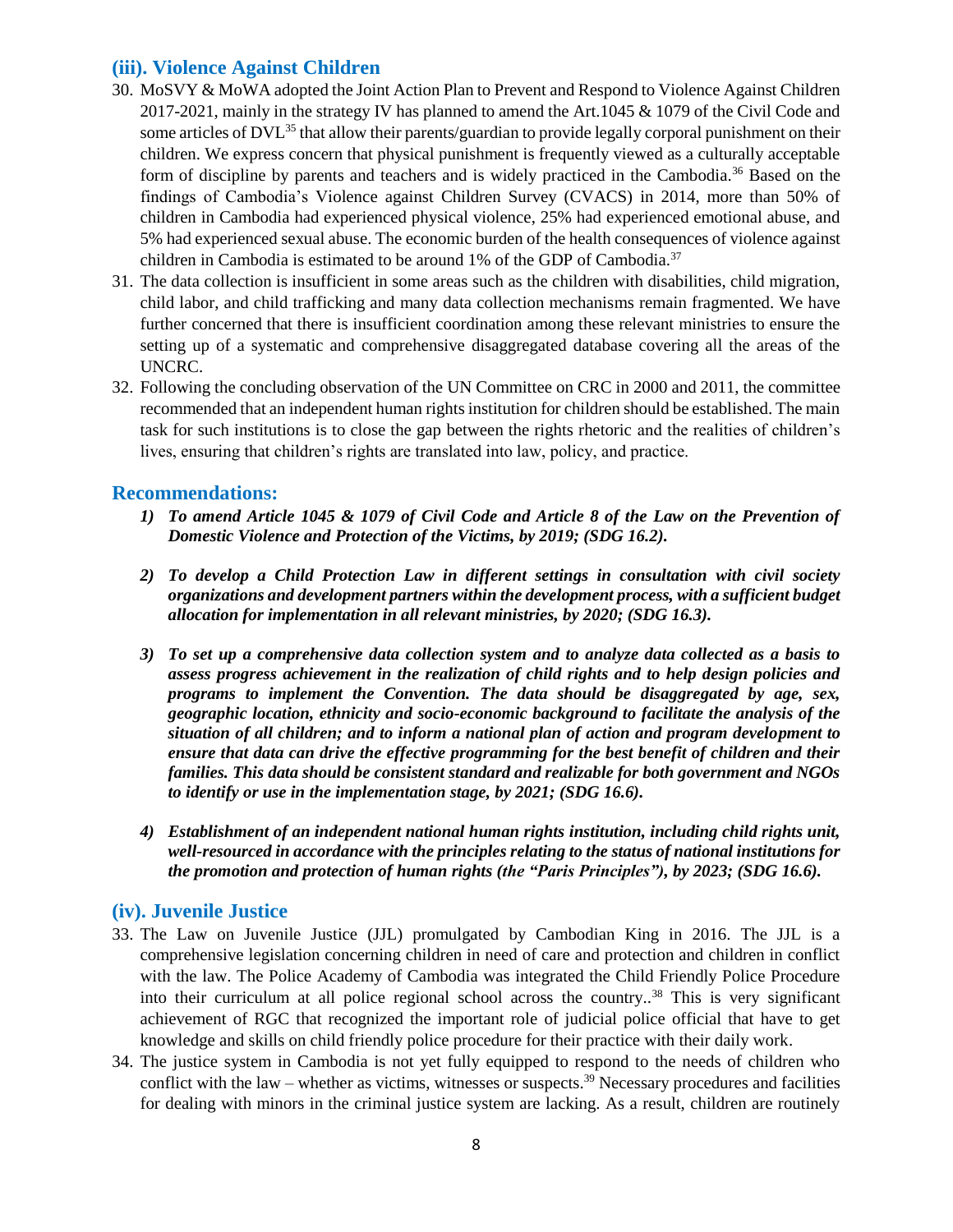processed through the criminal justice system and prosecuted as adults.<sup>40</sup> In October 2015, 590 minors (32 female) were in detention across the country.<sup>41</sup> According to the 2011 Legal Aid of Cambodia (LAC)'s baseline study, almost 41% of children were placed in the cell mixed with adults.<sup>42</sup> Additionally, there is still no independent mechanism to receive and address complaints from children concerning violations of their rights.<sup>43</sup>

#### **Recommendations:**

- *1) Integrate the Juvenile Justice law into the curriculum of law degree in bachelor, lawyer school, Judge school; and also speed up the implementation of this law at all levels through mobilizing the resources from all development partners and also budget allocation from RGC to make sure that this law has been aware and complied, by 2020; (SDG 16.a).*
- *2) Enforce the implementation of Juvenile Justice Law through developing its operational plan and adequate sufficient recourse, instantly set up the child friendly court procedure and facilities; and make availability of Juvenile Justice Expert; and expert child friendly judicial police official at least one in all police stations in charge of criminal justice both subnational and national level; and separate of child prisoners from adult prisoners; and set up the child friendly prison for children prisoners, by 2021; (SDG 16.3).*

- <sup>9</sup> Estimation of Homeless Children Across Seven Cities in Cambodia, January 2017, NIS & MOSVY.
- <sup>10</sup> Child Rights Situation Analysis 2017, CRC-Cambodia, page 30.

- <sup>12</sup> Child Rights Situation Analysis 2017, CRC-Cambodia, page 16.
- <sup>13</sup> Royal Goverment of Cambodia  $4<sup>th</sup>$ ,  $5<sup>th</sup>$  and  $6<sup>th</sup>$  National Report on the implementation UNCRC in Cambodia, #106.
- <sup>14</sup> Sexual and Reproductive Health of Adolescents and Youth: Analysis of 2000-2014 Cambodia Demographic and Health Survey Data, National Institute of Statistics with technical and financial support from UNFPA Cambodia, Sept 2016
- <sup>15</sup> Child Marriage Rate in Pakistan, Myanmar and Cambodia, by Pablo Diego-Rosell and Jacqueline Joudo Larsen, October 2017
- <sup>16</sup> CARD (2016). National Action Plan for Zero Hunger Challenge in Cambodia (NAP/ZHC 2016-2025).
- <sup>17</sup> The MDGs targets were 25% stunting, 6% wasted and 19% underweight.

 $^{\rm 18}$  Ibid.

 $\overline{\phantom{a}}$ 

- <sup>19</sup> Policy Brief on Nutrition, World Vision 2018
- <sup>20</sup> Education Budget Analysis-Policy Brief 2017, Cambodian Budget Working Group
- <sup>21</sup> Ministry of Education, Youth and Sport (2018). Education Congress: The Education, Youth, and Sport Performance in the Academic Year 2016-2017 and Goals for the Academic Year 2017-2018, p. 24.

<sup>22</sup> Ministry of Education, Youth and Sport (2018). Education Congress: The Education, Youth, and Sport Performance in the Academic Year 2016-2017 and Goals for the Academic Year 2017-2018, p. 24.

- <sup>27</sup> RTI International (2018): Cambodia Situational Analysis of the Education of Children with Disabilities in Cambodia Report, p. 34.
- <sup>28</sup> RTI International (2018): Cambodia Situational Analysis of the Education of Children with Disabilities in Cambodia Report, p. 37.
- <sup>29</sup> U.S. Embassy-Phnom Penh. reporting in 2015.
- <sup>30</sup> Out from Behind Closed Doors: A study on Domestic Workers in Cambodia, 2015, UN Women.
- <sup>31</sup> Child Rights Situation Analysis 2017, page 51, CRC-Cambodia.
- <sup>32</sup> Trafficking in person report 2017.
- <sup>33</sup> Ministry of Women's Affairs, UNICEF Cambodia, US Centers for Disease Control and Prevention. Findings from Cambodia's Violence Against Children Survey 2013. Cambodia: Ministry of Women's Affairs, 2014.
- <sup>34</sup> Trafficking in person report 2017
- <sup>35</sup> DVL: Law on the Prevention of Domestic Violence and Protection of Victims.
- <sup>36</sup> Committee on the Rights of the Child, Concluding Observation: UN document CRC/C/KHM/CO/2 of June 2011, para. 40
- <sup>37</sup> UNICEF (2013) *available at* [https://www.unicef.org/cambodia/results\\_for\\_children\\_23119.html.](https://www.unicef.org/cambodia/results_for_children_23119.html)

<sup>1</sup> In collaboration with eight other ministries, MoWA will implement the Strategy with toolkits in five priority provinces (Phnom Penh, Siem Reap, Battambang, Preah Sihanouk and Kandal) and highly-disadvantaged communities in the Northeast.

 $2$  The five priority provinces: Phnom Penh, Battambang, Siem Reap, Kandal and Preah Sihanouk.

<sup>&</sup>lt;sup>3</sup> Report: Mapping of Residential Care Facilities in capital and 24 provinces of the Kingdom of Cambodia, MOSVY 2017, page 10.

<sup>4</sup> Stark L., Rubenstein B.L., Pak K. and Sok K. (undated) National estimation of children in residential care institutions in Cambodia: a modelling study.

<sup>&</sup>lt;sup>5</sup> Ministerial Orders or Proclamations (Prakas) are executive regulations made at the ministerial level to implement and clarify specific provisions within higher-level legislative documents and give instructions. Their scope is limited to the focus and subject matter of the ministry that enacted them.

<sup>6</sup> Royal Goverment of Cambodia 4th, 5th and 6th National Report on the implementation UNCRC in Cambodia, #124.

<sup>7</sup> Child Rights Situation Analysis 2017, CRC-Cambodia, page 16.

<sup>8</sup> Stark L., Rubenstein B.L., Pak K. and Sok K. (undated) National estimation of children in residential care institutions in Cambodia: a modelling study, page 11.

<sup>&</sup>lt;sup>11</sup> https://en.wikipedia.org/wiki/Administrative\_divisions\_of\_Cambodia

Save the Children International-Cambodia (2017). Early Childhood Care and Development: Baseline Survey of the Tonle Sap Floating Villages, p. 24.

<sup>&</sup>lt;sup>24</sup> World Vision International in Cambodia (WVI-C) (2017). Market Survey of Reading Materials for Early Readers, p. 2-3.

<sup>&</sup>lt;sup>25</sup> Royal Government of Cambodia  $4<sup>th</sup>$ , 5<sup>th</sup> and 6<sup>th</sup> National Report on the implementation UNCRC in Cambodia, in Appendix III.

<sup>&</sup>lt;sup>26</sup> RTI International (2018): Cambodia Situational Analysis of the Education of Children with Disabilities in Cambodia Report, p. 22.